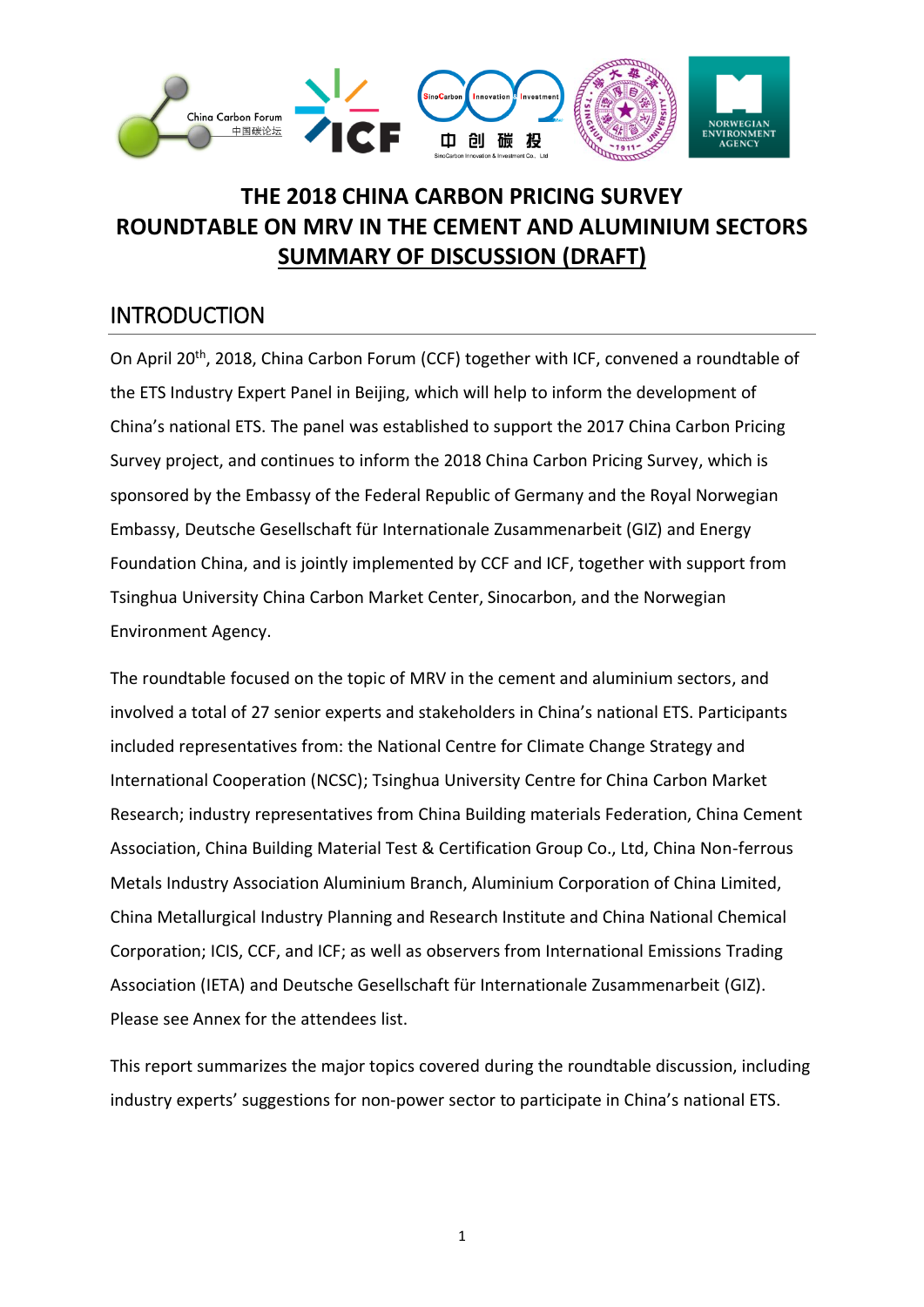

## **CONCLUSIONS**

- MRV data at the installation level is more accurate regarding the emission boundaries, but this faces difficulties in data acquisition and collection. While China can refer to the EU experience of facility-level reporting, the systems are not yet in place to enable this across the country. Calculation of indirect emissions through electricity consumption is relatively accurate, however calculation of emissions from cement clinker production based on materials consumption is lacking.
- A uniform standard system for verification should is needed to guarantee the quality of MRV data. Accounting methods provided by the current guidelines are based on theory rather than practice, and reality often diverges from the standard, especially in relation to complex production processes. Understanding of the rules among the roundtable experts varied, and interpretation is inconsistent among authorities in different regions. As a result, verification agencies and authorities have handled the process differently and accounting results may diverge, posing a challenge for quota allocation.
- Carbon data management systems can help enterprises to manage their emission data better. Such systems help with data traceability, convenience of data management, accuracy of calculations, avoiding manual error, help realize big data analysis and provide early warning and avoidance of risk. Companies are concerned about cost reduction. If carbon data management systems can reduce operating costs, there will be greater willingness for their use.
- The new monitoring plan to be submitted by enterprises as requested by NDRC will provide the basis for allowance calculation and allocation in the national ETS. It is informative, therefore, that the reporting requirements focus the facility-level data.
- Participants agreed that it is necessary to bring captive power plants in to the ETS, but rules need to be clarified, and some special circumstances may need to be taken in to account, especially for remote areas where captive power guarantees supply.
- A dynamic rapid-response mechanism should be established to solve real-time problems in the emission trading process. The capacity for effective feedback from industry should be developed, including intra-industry communication and online channels.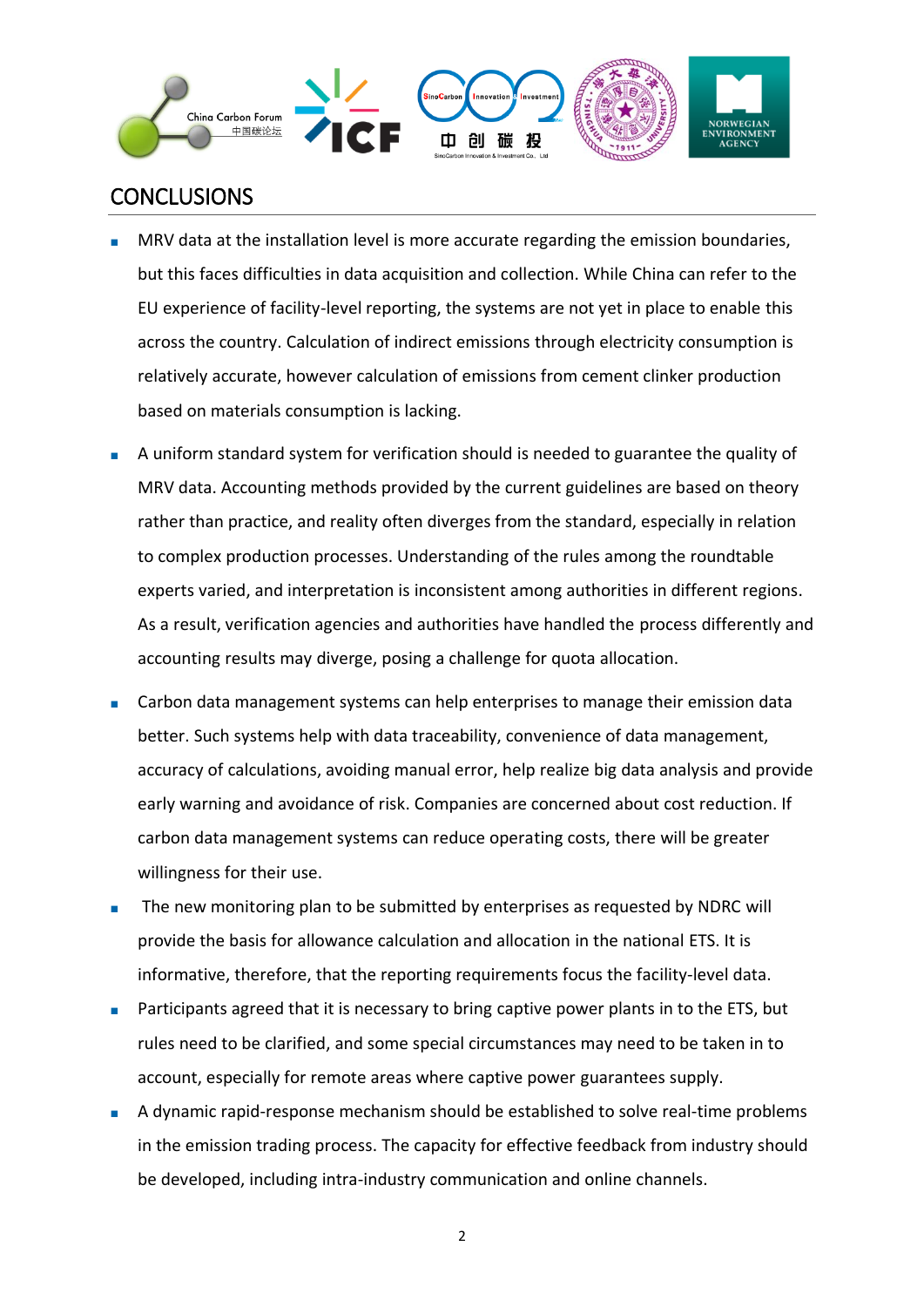

# KEYNOTE SPEECH

Prior to the panel discussion, Mr. Zhang Xin from NCSC delivered a keynote speech, briefly reviewing the results of previous two rounds of round-table discussions and introducing several issues that need to be considered after the actual operation of China nationwide ETS. Mr. Zhang Xin pointed out that during the process of MRV, it is significant to bring the role of professional institutions into play to establish a uniform technical standard, and the market mechanism should be developed to solve some current problems in MRV industry.

In respect of MRV, professional institutions in relevant industries should be invited to make verification guidance for each specific industry. For example, verification standards for the power sector should be formulated by those specialized agencies in this sector to avoid the negative impacts on the operability caused by those who do not understand the expertise of the power industry.

The verification work should be transferred from a government service to a market-oriented work, giving full play to the role of the market. At present, some problems have arisen in the verification system. Besides strengthening industry self-regulation, it is crucial to establish a competition mechanism to encourage competition among verification agencies, in order to break down industry monopolies and increase the efficiency and effectiveness of MRV.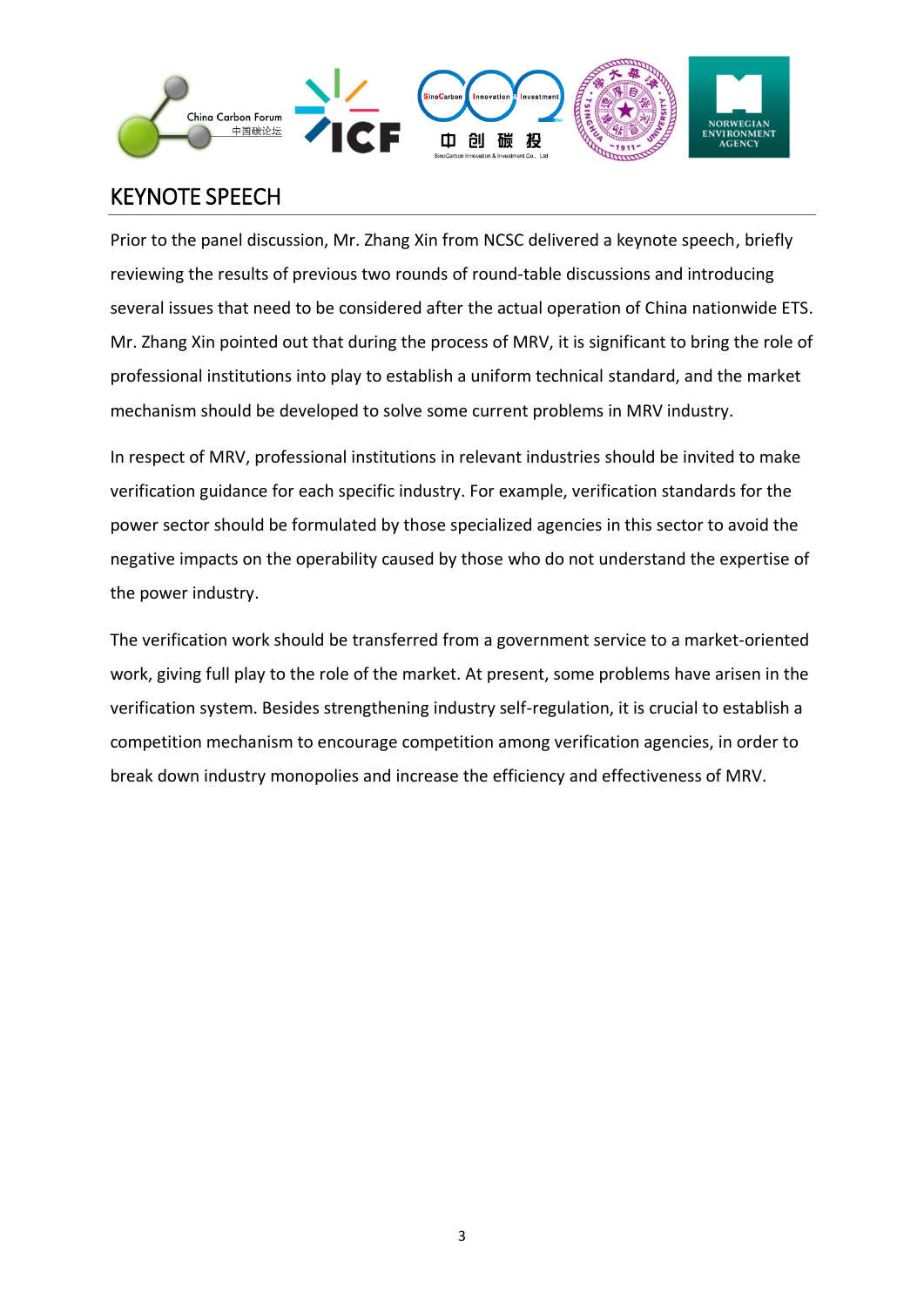

## QUESTIONS AND DISCUSSIONS

The roundtable set up eight questions about the MRV of cement and aluminium industries and invited industry experts to express and discuss their views. This report summarizes participants' key perspectives on those questions.

#### **Questions**

- 1. Which department (or division) should be engaged in MRV-related tasks within a company?
- 2. At which level is it easier to define the emission's boundaries for MRV: group, entity, or installation?
- 3. What are the most critical technical challenges in monitoring, reporting, and verifying for the cement and aluminium sectors respectively?
- 4. How can we guarantee the quality assurance and credibility of MRV in the cement and aluminium sectors?
- 5. Is it cost-effective to establish the internal carbon data management systems for cement and aluminium sectors?
- 6. What do the cement and aluminium sectors think about the requirement for completing the monitoring plan?
- 7. What do the cement and aluminium sectors think about the policy for captive power plants to participate in the carbon market?
- 8. After the launch of national ETS, which areas do you require training on ETS in, and what do you consider effective training methods to be?

#### **Views**

## **1. The data will be more accurate with the emission's boundary at the installation level but facing difficulties in data acquisition and collection.**

MRV for cement and aluminium currently has two tracks, which means that the MRV focuses on the total emission of the company at the level of incorporated company, and the emission data at the installation level will be the basis of allowance allocation. According to the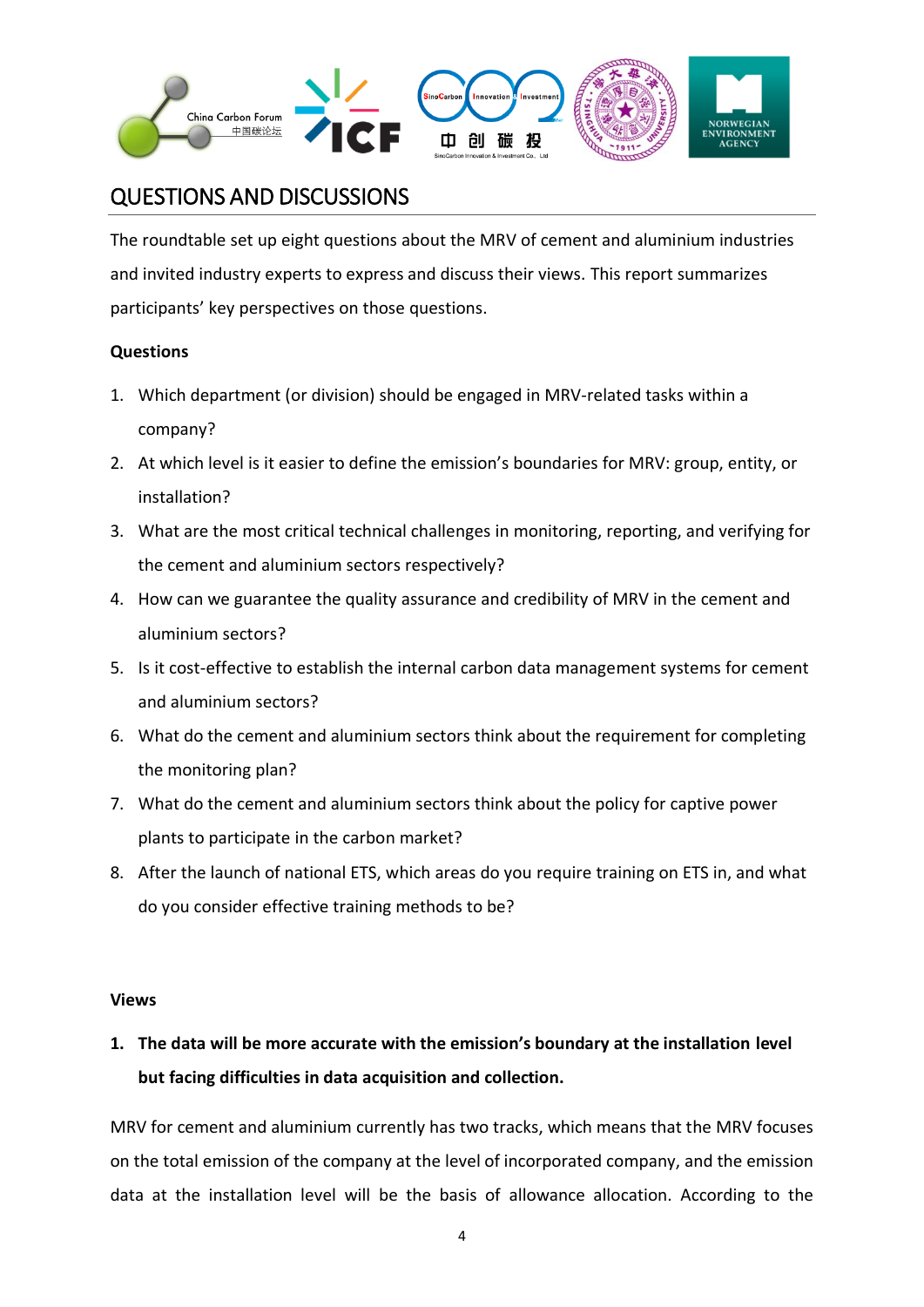

experience in ETS pilots, benchmark is more reasonable for allowance allocation, which can encourage enterprises to cut their emissions. Given that different enterprises have different industrial processes, if the emission's boundary for MRV was set at the group or entity level, the data of MRV may not be comparable. Therefore, the boundary should be set at the installation level to make the data comparable, which can serve allowance allocation better.

The data flow is crucial for the result of verification. The verification on data flow of industrial process can ensure the credibility of the data. China can learn from the experience of the EU in MRV and use the installation as the benchmark for data statistics. However, the data measurement at the installation level is not complete yet. There is still a gap between the ideal situation and the actual situation in China. It is quite difficult to acquire and analyse data at the installation level, though indirect emissions through enterprises' settlement with grid companies could be accurate. If there is no settlement at the installation level, it will be difficult to ensure the accuracy of the data. Taking the cement industry as an example, clinker cement production is mostly calculated based on the material consumption ratio with no actual statistics, so the data may not be accurate.

#### **2. A normative standard system for verification should be built with a uniform standard to guarantee the quality of MRV data.**

The current verification method is theoretical but less operational, which is hard to be used in verification work. According to the requirement of the supplemental data sheet, some detailed issues are still not clear. Sometimes, both experts and local authorities have different understandings on the same verification method and they may deal with a same issue in different ways. This will lead to results with mistakes and pose a challenge to the allowance allocation.

Verification agencies should have mutual verification and the competent authorities should conduct random inspections of the verification results of the verification agencies, in order to guarantee the quality of MRV data. But this method has low cost efficiency. The credibility of the data should depend on a standard system. The newly issued verification regulation emphasize the consistency within the industry. The central government should formulate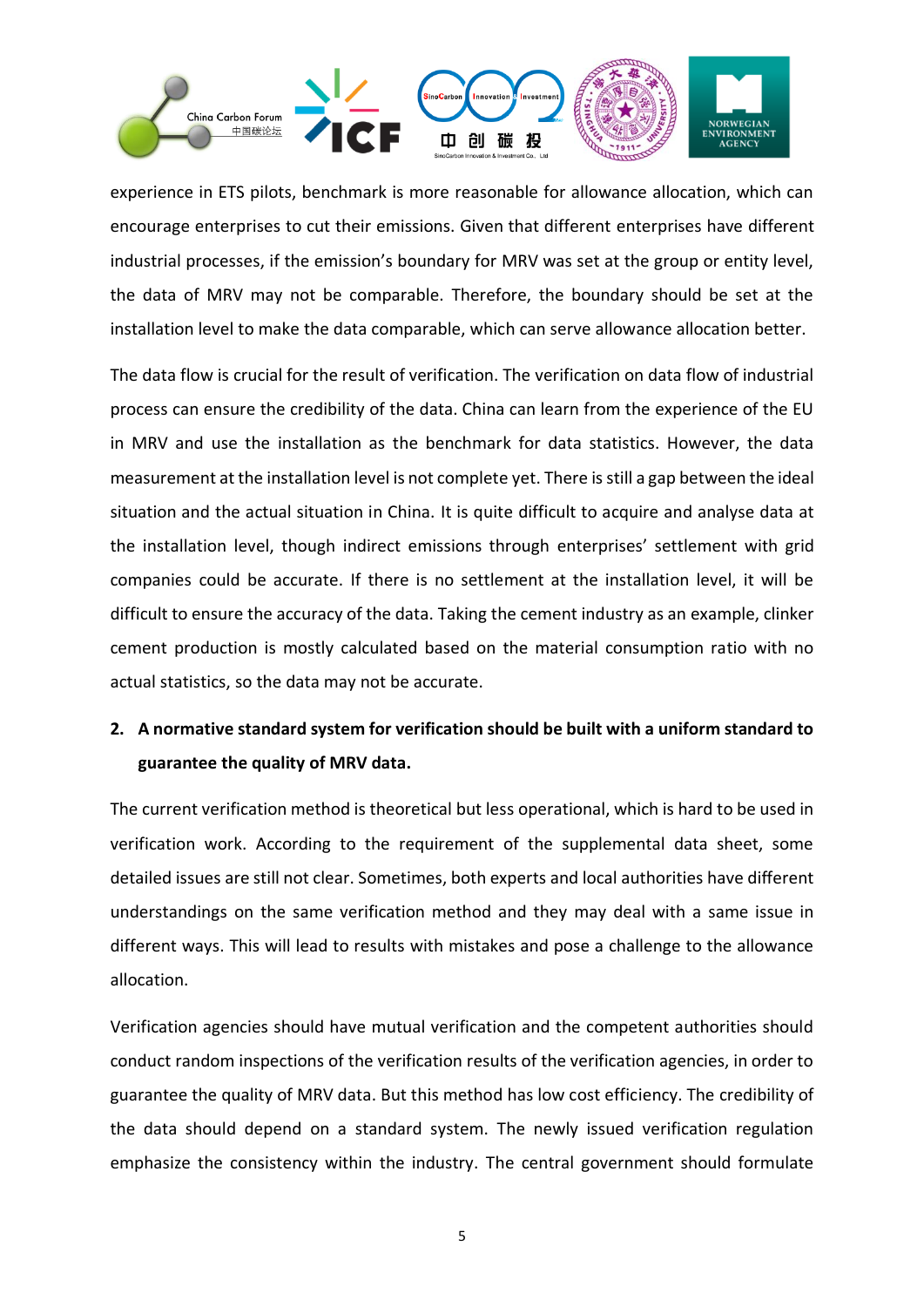

national uniform standards and conduct unified training on verification rules and methods, which will help the verification institutions to grasp the exact standards well.

## **3. The carbon data management system can help enterprises manage their emission data better.**

The standardization process can be achieved through the carbon data management system. The advantages of this kind of management system are data traceability and the convenience of data maintenance. The system can make the calculation more accurate and avoid the error of manual operation, and it can also realize intelligent analysis of emission data, provide early warning for different situations and help enterprises avoid risks. In addition, enterprises are concerned about the cost reduction. If the carbon data management system can reduce enterprises' operation costs, their willingness to use the system will be much stronger.

The carbon data management system is crucial for the internal management of large enterprises. However, enterprises need to think in advance about how to manage their emission data and then later integrate data management ideas into the system software. The pressure of transaction and asset management requires those large enterprise groups to use management systems to track their carbon emission data. Emission boundaries for MRV could be set based on industry experience and verification experience and then placed into the system, which can be used as a verification tool.

## **4. The new monitoring plan to be submitted as requested by NDRC is set to serve for allowance calculation and allocation.**

The requirements of the new monitoring plan and its supplementary data sheet for the cement and aluminium industries, as well as technical details, were introduced. On this basis, the new requirements were summarised as follows: I) The new monitoring and verification requirement serves for allowance allocation, listing the emission categories that need to be included in the allowance calculation. II) The new requirement emphasizes the consistency within the industry and requires the consistency in calculation methods, selection of calculation formula parameters and other technology issues. III) The new requirement emphasizes the scientific nature of the data, such as providing a higher default value of the low heat value of coal to encourage enterprises to fill in and report the actual measured data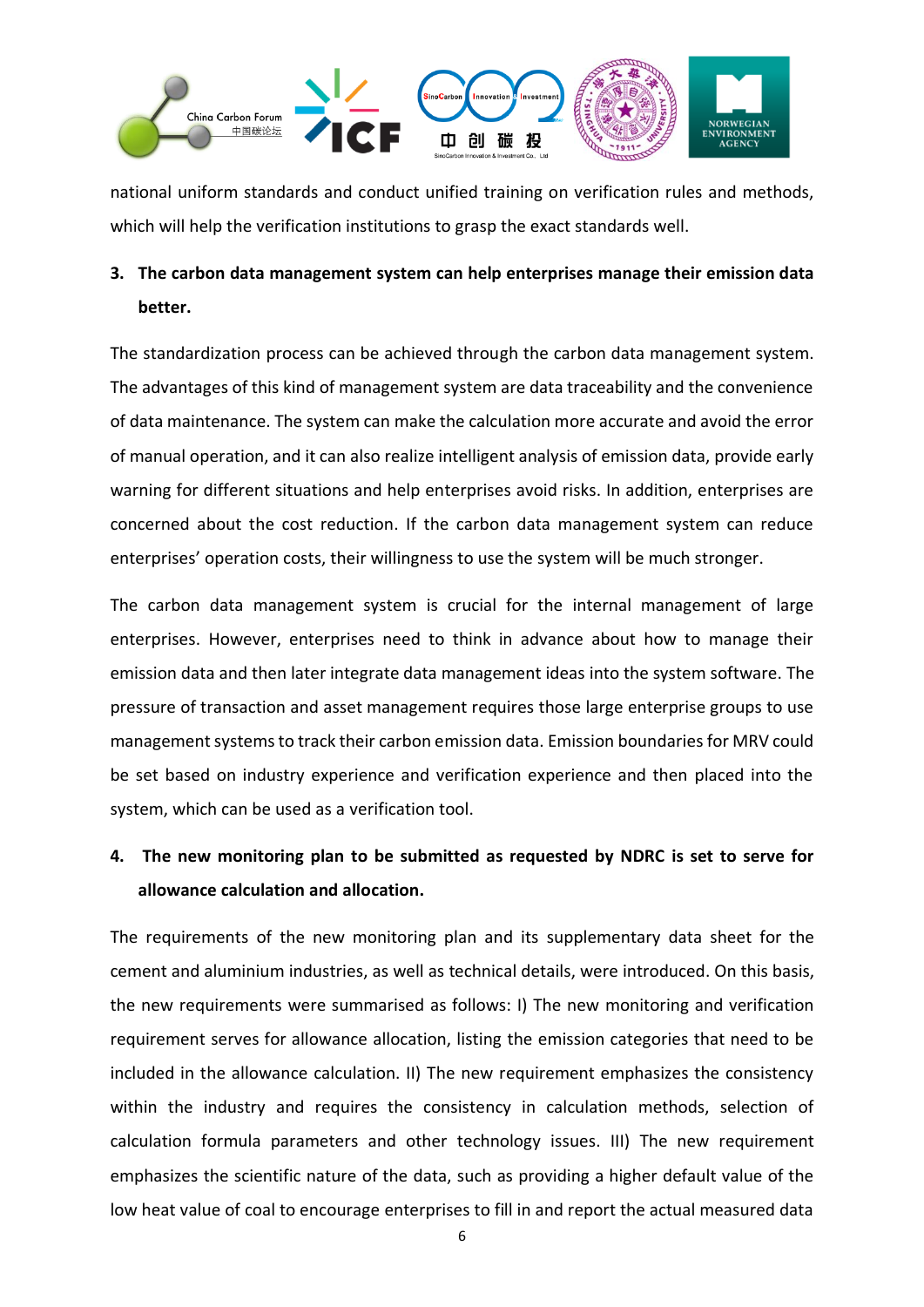

and make enterprises improve their emission cutting technologies. IV) The new requirement focuses more on the installation level, which will provide the basis for allowance calculation.

### **5. The follow-up operation details for captive power plants to participate in ETS still need to be further clarified.**

It is crucial to bring captive power plants into ETS, nevertheless, different types of captive power plants need to be distinguished. For example, whether the captive power plants that use blast furnace gas heat to generate electricity should be involved in ETS still needs to be clarified. Captive power plants were listed in the latest supplementary data sheet, but there is now clear rule of follow-up operation nor consensus on how to conduct verification. With specific details still uncertain, how to conduct verification and fill in the supplementary data sheet is one of the challenges at present. The small-scale thermal power plants in the alumina industry are mainly used for heating, and only a small proportion of these plants are used for power supply. It is not clear that whether these captive power plants would be ruled by some specific verification methods. In addition, the carbon assets of the electrolytic aluminium enterprises with captive power plants will increase intangibly if those captive power plants are allocated allowances separately. Whether to involve captive power plants in the ETS should depend on the usage of the power. For the internal allowance transfer, those corporation groups should develop their internal trading system to avoid increasing costs.

## **6. A dynamic rapid-response mechanism should be established to solve real-time problems in the real emission trading process.**

Some new training methods can be adopted after the establishment of China nationwide ETS, such as regular communication within the industry and online communication. Besides advance capacity building, an effective rapid-response mechanism is also crucial to guarantee those specific operation issues of ETS could be answered in real time. Industries are also more concerned with the training of verification institutions and proposed to establish a uniform standard and procedure for carbon emission verification. Professional and uniform training sessions should also be adopted within each industry so that these trainings can be more targeted and can ensure those verification institutions have better grasp of technical requirements.